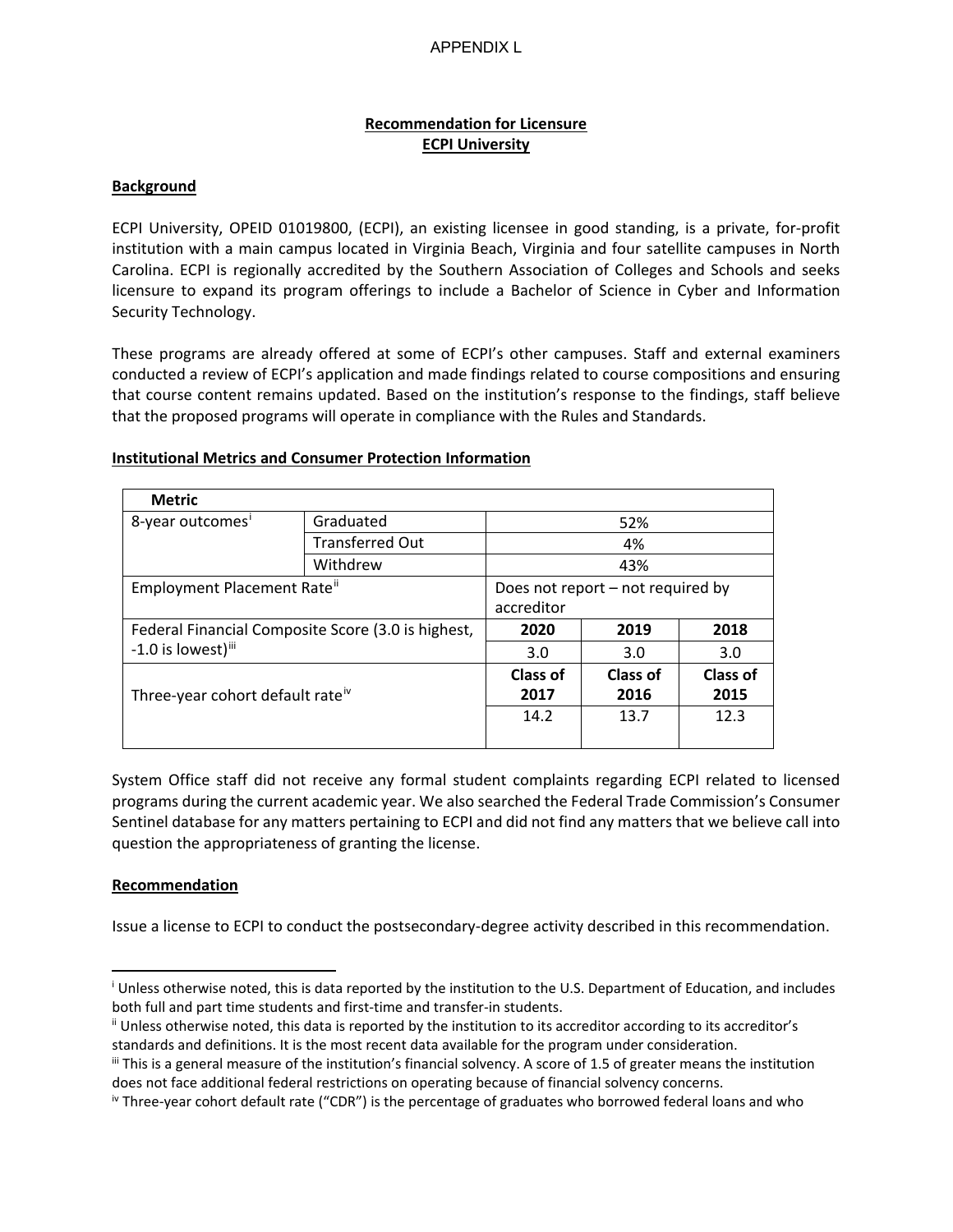defaulted on those loans within three years of graduating. For example, a CDR for a cohort graduating in 2015 can be calculated three years later, in 2018.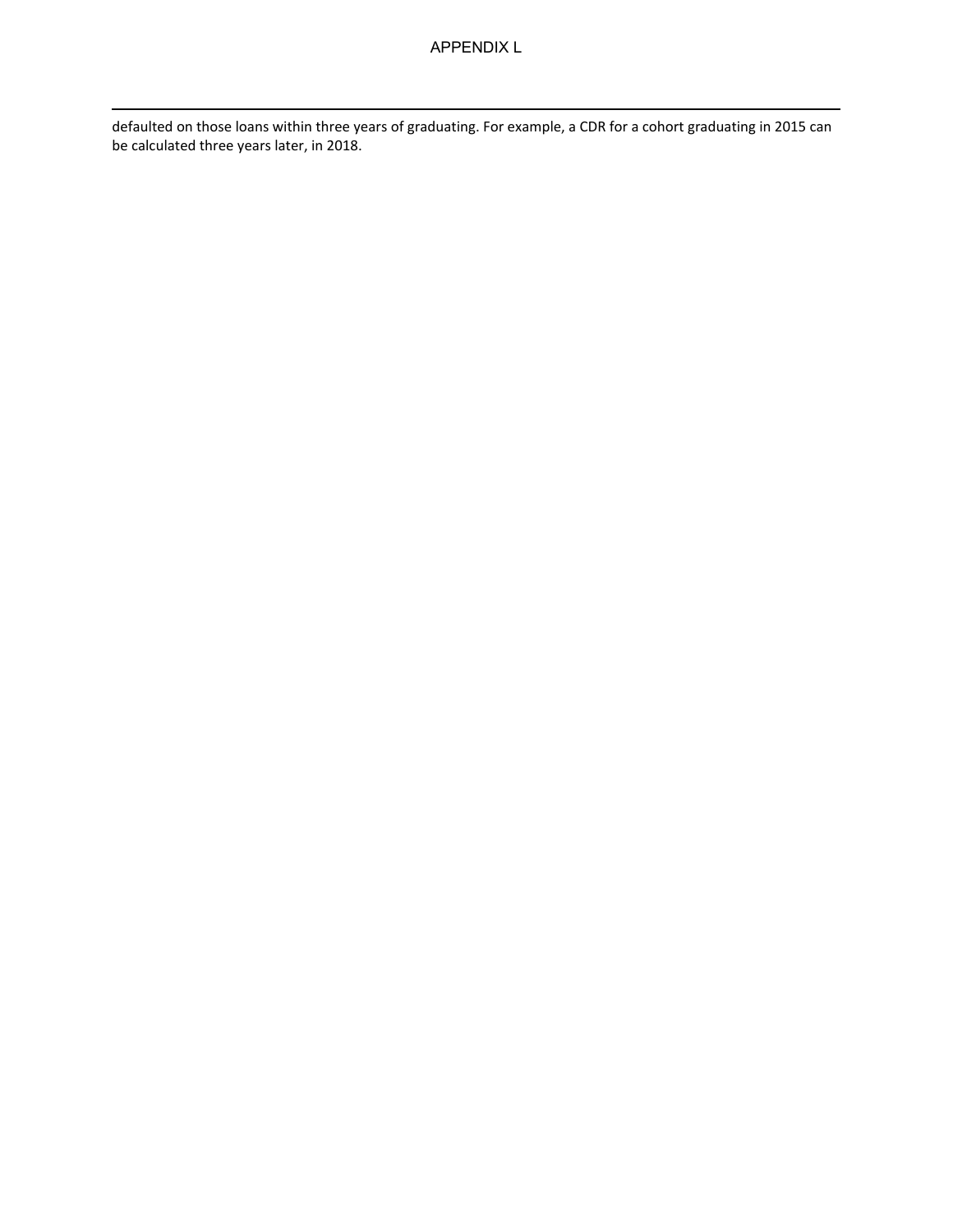# **Recommendation for Licensure Johnson and Wales University**

### **Background**

Johnson and Wales University – Charlotte, OPEID 000340410, (Johnson and Wales), an existing licensee in good standing, is a private, not-for-profit institution with a main campus located in Providence, Rhode Island and a large residential campus located in Charlotte. Johnson and Wales is regionally accredited by the New England Commission of Higher Education and seeks licensure to expand its program offerings to include a Bachelor of Science in Hospitality Management and a Bachelor of Science in Business Administration - Entrepreneurship.

These programs are already offered at Johnson and Wales' main campus and, and are similar in CIP code and faculty composition to successful existing programs at the Charlotte campus. Staff and external examiners conducted a review of Johnson and Wales' application. With respect to the Bachelor of Science in Hospitality Management, the reviewer made findings related to the division of teaching responsibilities among faculty and on certain course syllabi. With respect to the Bachelor of Science in Business Administration – Entrepreneurship, the reviewer made findings with respect to the course objectives, syllabi, and faculty qualifications. Based on the institution's response to the findings, staff believe that the proposed programs will operate in compliance with the Rules and Standards.

| <b>Metric</b>                                                                        |                        |                                                 |                  |                  |  |
|--------------------------------------------------------------------------------------|------------------------|-------------------------------------------------|------------------|------------------|--|
| 8-year outcomes <sup>1</sup>                                                         | Graduated              | 62%                                             |                  |                  |  |
|                                                                                      | <b>Transferred Out</b> | 18%                                             |                  |                  |  |
|                                                                                      | Withdrew               | 20%                                             |                  |                  |  |
| Employment Placement Rate <sup>ii</sup>                                              |                        | Does not report - not required by<br>accreditor |                  |                  |  |
| Federal Financial Composite Score (3.0 is highest,<br>-1.0 is lowest) <sup>iii</sup> |                        | 2017                                            | 2016             | 2015             |  |
|                                                                                      |                        | 3.0                                             | 2.4              | 2.9              |  |
| Three-year cohort default rate <sup>iv</sup>                                         |                        | Class of<br>2017                                | Class of<br>2016 | Class of<br>2015 |  |
|                                                                                      |                        | 9.4                                             | 7.0              | 6.9              |  |

## **Institutional Metrics and Consumer Protection Information**

System Office staff have not received any student complaints regarding Johnson and Wales during the current academic year. We also searched the Federal Trade Commission's Consumer Sentinel database for any matters pertaining to Johnson and Wales and did not find any matters that we believe call into question the appropriateness of granting the license.

#### **Recommendation**

Issue a license to Johnson and Wales to conduct the postsecondary-degree activity described in this recommendation.